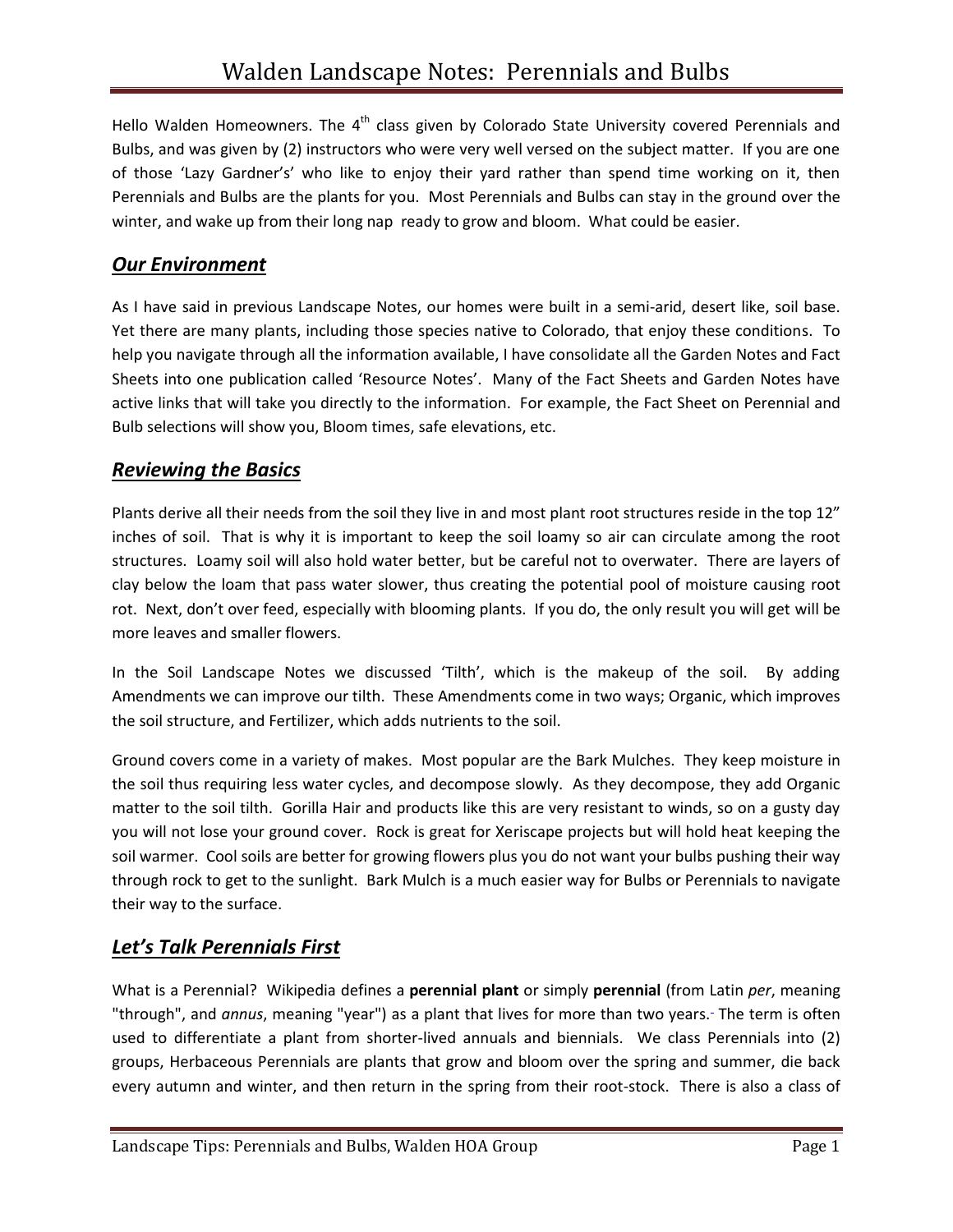woody (like shrubs and trees), or non-herbaceous perennials which retain a mantle of leaves throughout the year, and a intermediate class of plants which retain a woody structure in winter

Perennial plants can be short-lived (only a few years) or they can be long-lived, as are some woody plants like trees. They include a wide assortment of plant groups from ferns and liverworts to the highly diverse flowering plants like orchids and grasses. They typically grow structures that allow them to adapt to living from one year to the next through a form of vegetative reproduction rather than seeding. These structures include bulbs, tubers, woody crowns, rhizomes plus others.

# *Planting and Transplanting Perennials*

Perennials can be purchased in a number of ways. The most common way is plants in a quart, one or two gallon containers. These plants are already growing and afford the gardener the flexibility to select and plant through the growing season. Another way is bare root or packaged plants. These are obtained through mail order or at garden centers and are sold as dormant material and are available for spring planting only. If these materials are received at a time that they cannot be planted immediately, keep the plants cool and keep the roots moist. They can be held for several weeks this way, thus assuring their survival prior to planting.

Most perennials are best planted in the spring. However, with the availability of material in containers, the planting season often extends well into the summer and early fall with autumn planting continuing until the first of October. The earlier perennials are planted the better the root system will be when the plant enters the winter. Late fall plantings can sometimes result in frost heaving and loss of perennials.

Containerized perennials should be planted at the same depth they were grown in the container. Planting too high results in plants drying out and too low invites crown rots. Some perennials such as bleeding heart, iris and peony need shallow planting in order to flower properly. Containerized plants should be watered before planting and bare root perennials should be soaked in water for one hour prior to planting in order to rehydrate the plants.

Most perennials are transplanted in the spring as growth starts or in the late summer or early fall. It is usually best to wait until the plants have flowered and then cut back by half just prior to moving. If plants are moved out of season, they may need to be shaded for several days to allow them to recover.

#### *Perennial Flower Selection*

Rather that cover each Perennial, I am going to reference some Fact Sheets that will help you with your plant decision making. These sheets are very helpful and give you design ideas, flower selection, color, height, water needs, bloom times, planting altitude, exposure, and helpful comments.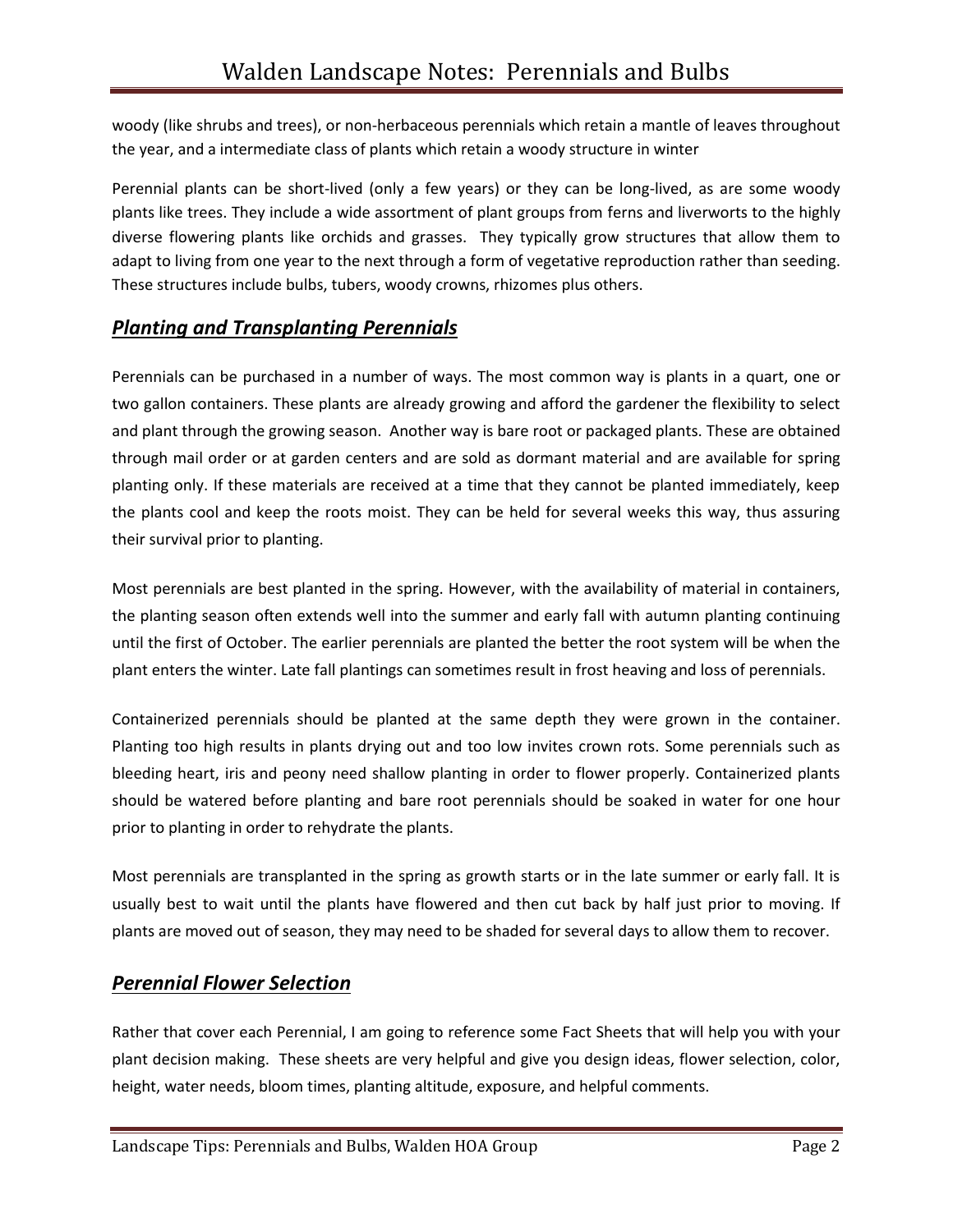Start out with **Fact Sheet 7.244 – Colorado Mountain Gardening Basics**. This will give you a good foundation for successful results. **Fact Sheet 7.402 – Perennial Gardening** expands on the Basics but the focus is on Perennial plants. Then we get to **Fact Sheet 7.242 – Native Herbaceous Perennials for Colorado Landscapes**. The plants described in this brochure are native to Colorado and very hearty for its climate. Where there are no pictures, look them up on the web to see if they will fit into your design scheme. Last sheet is **Fact Sheet 7.405 – Herbaceous Perennials**. It covers non-native plants that have adapted to Colorado growing conditions. Although they say these plants are for "Colorado's Lower Elevations", many of the plants in this sheet are ones that grow very well at 7,500 to 8,000 foot elevations. I am at 7,544 ft elevation and they grow fine in my garden.

#### *Bulbs, Corms, and Roots*

Would you believe me if I told you the instructor for this class uses only Bulbs, Corms, and Roots to create a flower show in her garden that starts in early spring and lasts through mid-year? Well it's true, but let's also keep in mind that there is a different style of maintenance when you are working with these types of plants.

The term "bulb" refers to true bulbs and other bulb-like structures such as corms, tubers, tuberous roots and stems, and rhizomes. These structures are natural adaptations that store food to aid in the plant's survival during unfavorably cold, hot, or droughty weather. There are bulbs for spring planting and bulbs for fall planting. It is usually noted on the bulb packaging what season to plant them in.

A greater selection of bulbs, corms and roots are available in early rather than late spring. Purchasing prepackaged material allows for convenient shopping also helps eliminate plant mix-ups. Packaging allows the consumer to see the bulbs. Purchasing from large bins allows the buyer to mix-and-match plant materials on an individual basis and allows the buyer to individualize a garden. But when buying bulbs from a bin you could get a wrong plant if you are not careful. Select only the largest and firmest bulb with no odor suggesting rot. The general idea is the larger the bulb, the larger the flower. Popular Spring Bulbs include Gladiolus, Dahlias, Canna, Lilies, and Allium.

September and October are the best months for planting fall bulbs. This will allow ample time for the bulbs to become well rooted before the ground freezes. Bulbs planted after October may not have time to root adequately and therefore may not flower uniformly in the spring. Freezing and thawing during the winter may also push an un-rooted bulb out of the ground. Consider mulching the bed to maintain a more consistent soil temperature. Your popular fall bulbs are Tulips, Hyacinth, Crocus, and Lily's.

Last but most important, **"Read the Package or Label on the product."** There are bulbs that require you to dig them up and store them after blooming. If you do not want that task, buy something different.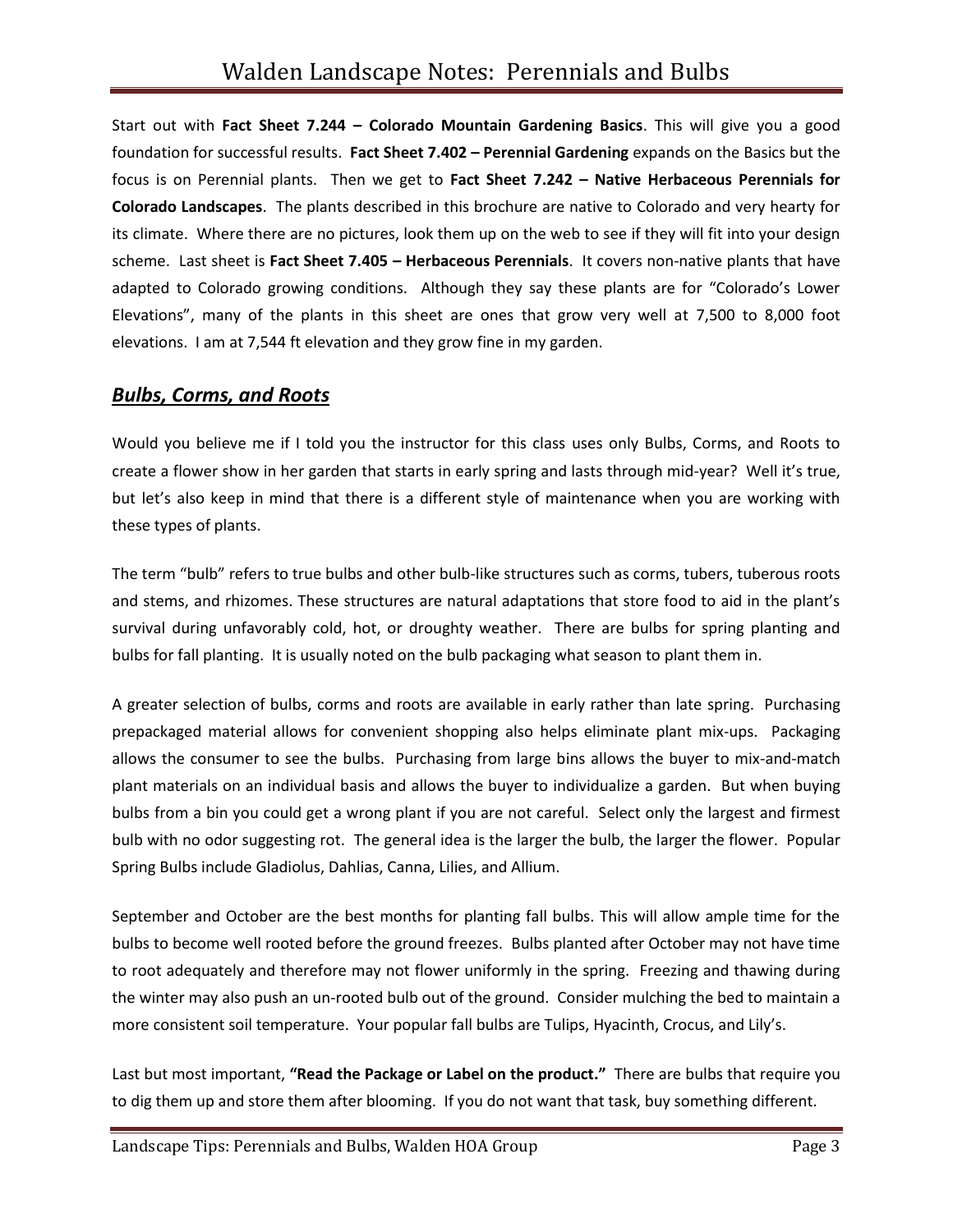# *Soil Preparation*

- Plan where you are going to put you bulbs before you start planting. A good plan will result in a beautiful setting of flowering plants that gradually color from early spring, to mid, to late spring.
- Bulbs are planted deeper than seed; therefore, soil preparation methods differ from those used elsewhere in the garden.
- According to the bulb-planting chart (Figure 1), all bulbs root below 4 inches. For fertilizer to be effective, it must be present in the vicinity of the roots.
- Excavate the bed to the bulbs' planting depth. Apply the fertilizer and soil amendments at this level, and spade or rototill the soil to a depth of 3 or 4 inches. Take care to not compact the soil beneath the bulbs, which will result in a hard pan with poor drainage. This will promote water logging.
- Aeration is the most important aspect of soil preparation. Before the soil is shoveled back into the bed, mix it with some type of organic matter. Space the bulbs as desired, refill the bed and water to settle the soil around the bulbs.
- The flower bud and the food necessary to produce the flower are present inside a bulb when it is planted. Fertilizer is applied to make larger bulbs the following year.
- Apply phosphorus fertilizer at planting time so it is available to the roots, because it does not translocate in the soil. Adequate phosphorus may be supplied with 1/2 pound of 0-46-0 fertilizer (treble super phosphate) per 100 square feet. Note that CSU research has shown that phosphorus from bone meal is only available to plants in soils that have a pH below 7. Bone meal is not regularly recommended for Colorado gardens.
- To improve the texture of the soil, add sphagnum peat moss or well-decomposed compost using up to one-third of the volume of soil removed from the bed as described. Soil amended in this way offers less resistance to the shoot as it emerges and provides better aeration and drainage for root growth. Soils that are high in clay should be heavily amended.